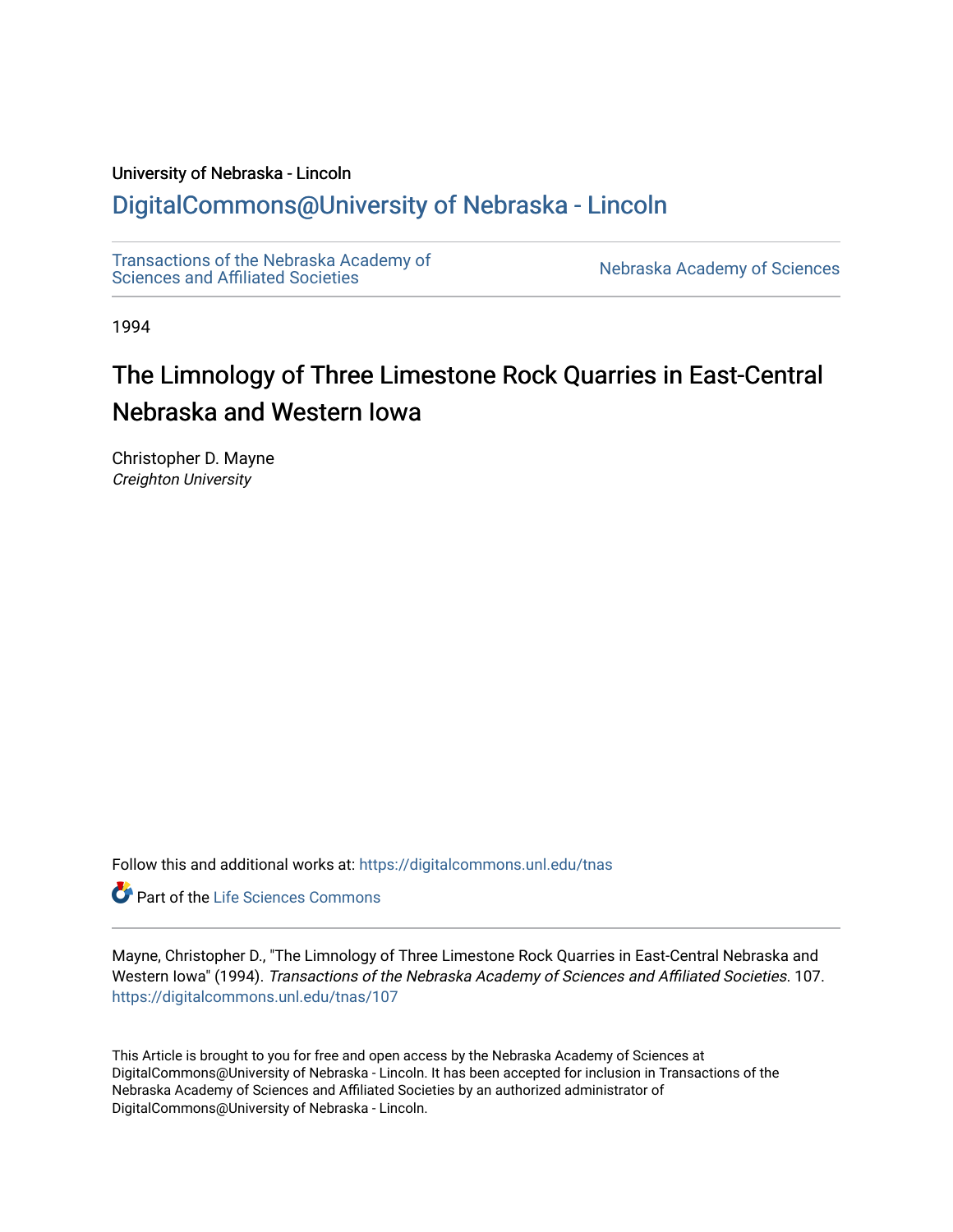# **THE LIMNOLOGY OF THREE LIMESTONE ROCK QUARRIES**

### **IN EAST-CENTRAL NEBRASKA AND WESTERN IOWA**

#### **Christopher D. Mayne**

Department of Biology Creighton University Omaha, Nebraska 68178

#### *ABSTRACT*

Rock-quarry lakes provide a unique environment. The aim of this study was to obtain baseline limnological data on quarries, one in Iowa and two in Nebraska, which have not been previously investigated. The results show the general limnological trends of the quarries' productivity. The mean oxygen, nutrient, pH, and phytoplankton-biomass values indicate the quarries are oligotrophic; however, one quarry has a profound depletion of oxygen in the summer and a large seasonal variation in alkalinity. A higher nitrogen concentration as well as more littoral plants suggests it to have more eutrophic potential than the other two quarries. Metal-ion analysis shows that the Ashland quarry had high levels of aluminum, and the North quarry had a moderate level of lead. The Logan quarry showed great concentrations of many elements, including lithium and uranium, which could account for its high specific conductivity. Further investigations should be carried out to provide a more detailed picture of these quarries.

t t t

Open-pit mining of limestone occurs in eastern Nebraska and western Iowa. Depending on the geology of the quarry, a range of interactions can occur between the quarry lake and the groundwater, which may become a drinking-water source.

This study was undertaken to provide baseline data on the primary production in these lakes for assessing their water quality now and in the future. It should be emphasized that this is a survey and does not include investigations of any unusual phenomena that may be present.

### **DESCRIPTION OF QUARRIES**

The North quarry (Fig. 1) is located in Washington County, Nebraska, just north of Omaha (41° 24' 35" N

and 95° 56' 59" W). This is the oldest of the three quarries. It was last quarried in 1967 by the Ervin Clark Construction Company of Logan, Iowa (R. Burchett, personal communication). No historical account exists, other than rock analysis for testing the quality of rock. The North quarry is the smallest and shallowest of the three studied (Table 1). It is located at the foot of a treed valley that is open to the floodplain leading to the Missouri River. The littoral zone, not more than 5 meters from any shore, contains primarily cattails and scouring rush. Snow-covered ice was continually present during the winter months. The lake sustains a population of bass and crappie since being stocked in the late 1960s. Currently, the new lake owners are renovating the area to exclude trespassers and to connect the lake's northeast end to a small brown stagnant pond just a few meters from the lake. Water from the pond enters the lake at the northwest end when waters rise, at the largest concentration of cattails.

The Ashland quarry is located in the Platte River basin (41° 02' 32" N, 96° 21' 02" W) bordering the Saunders-Cass county line (Fig. 2). This quarry was mined last in 1984 and some debris left from the quarrying has been surpassed by the water level. This

|  | Table 1. Physical parameters of the three quarries. |  |  |
|--|-----------------------------------------------------|--|--|
|  |                                                     |  |  |

|                      | <b>Ashland Logan</b> |        | North  |
|----------------------|----------------------|--------|--------|
|                      |                      |        |        |
| Elevation $(m)$      | 335.3                | 310.9  | 304.8  |
| Surface area $(m^2)$ | 88,056               | 50,004 | 20,272 |
| Wetted perimeter (m) | 1903                 | 1511   | 1086   |
| Maximum length (m)   | 516                  | 294    | 204    |
| Maximum width (m)    | 264                  | 219    | 109    |
| Maximum depth (m)    | 23.2                 | 10.4   | 7      |
| Relative depth (m)   | 6.2                  | 3.8    | 44     |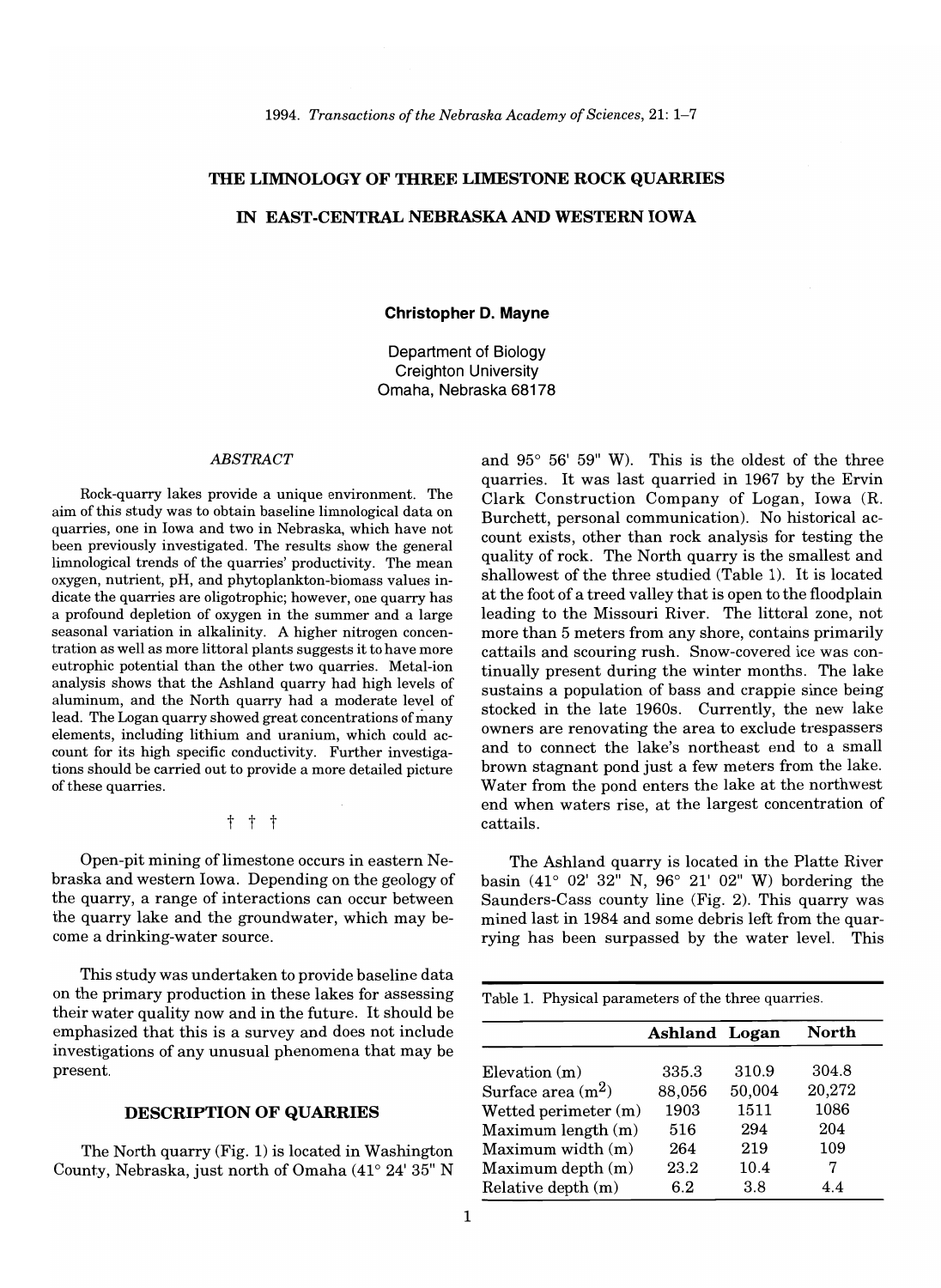

Figure 1. Bathymetric map of the North quarry.



Figure 2. Bathymetric map of the Ashland quarry.



Figure 3. Bathymetric map of the Logan quarry.

quarry is the deepest and largest of the three lakes studied.

The quarry is located in a valley surrounded by loess hills scarred with limestone deposits and ruts due to water erosion. The quarry has cliff faces up to 18 meters that enter the water around the southern shoreline. Ice covers the lake during the winter months. The only aquatic vegetation in the quarry is a green alga that usually stays near the benthic region, and small amounts of scouring rush. The major fish present are sunfish and bass.

The Logan quarry (Fig. 3) is located in Jefferson County, Iowa (41° 39' 05" N, 95° 45' 56" W). The Boyer River is the main tributary, eventually entering the Missouri River. Nearby water from another quarry is pumped into the lake, adding to the volume and characteristics of the Logan quarry.

The quarry is surrounded by both flat land and loess hills, which are covered with grass. Ice covers the surface in the winter except where the water is pumped in by Column Site 2 (Fig. 3). Again, the only aquatic vegetation is a green alga and sparse patches of scouring rush. Few fish were observed. The northern end of the quarry has eroded cliffs up to 12 meters high.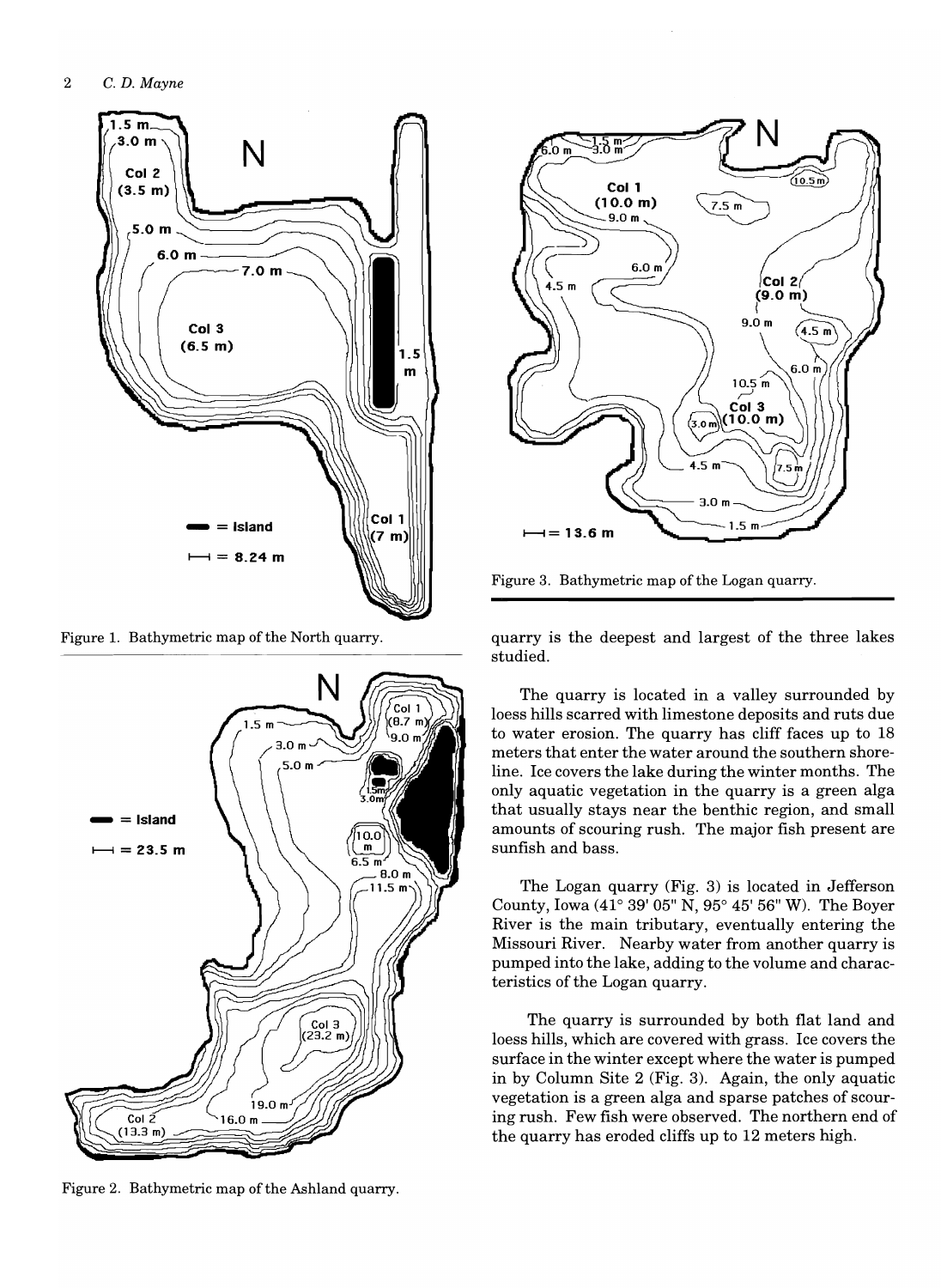#### EXPERIMENTAL DESIGN AND METHODS

The design of this survey was done in accordance with the Environmental Protection Agency (E.P.A.) Clean Lakes Act sampling guidelines and as outlined in A.P.H.A. (1989). Sampling occurred from September 1992 through June 1993. Three sites were chosen in each quarry, one near the deepest hole and the other two representing other sites in the lake. At each site, water samples were taken at the surface, middle depth, and bottom, plus a replicate randomly chosen sample at one of the depths. A Van Dorn bottle was used to collect samples, which were emptied into acid-washed, one-gallon milk jugs. Due to ice cover, samples collected in January and March were all surface samples. Analyses of these samples were done at the Creighton University Ecological Wet Lab within 12 h.

An oxygen meter, Y.S.I 51B, with a polarographic electrode was used to measure dissolved oxygen and temperature, while conductivity was measured using a Y.S.I. 3000 T-L-C meter. Light attenuation and transparency were measured with a LI-COR quantum sensor model LI-185A and a Secchi disk  $(Z_{sd})$ , respectively. Benthic contour maps were made by using a fish finder (Hummingbird). All measurements were taken at meter intervals.

In the laboratory, a volume of water was filtered through a  $0.45 \mu m$  membrane filter to determine chlorophyll *a* concentrations by the spectrophotometric method and chlorophylls  $b$  and  $c$  concentrations by the trichromatic method (A.P.H.A., 1989). Total suspended solids (TSS) was determined by filtering a volume of sample through a pre-weighed 0.45 um membrane filter and drying the filter at 10° C for at least 24 h before reweighing (A.P.H.A., 1989). Turbidity was determined using the nephelometric method with a Hach Turbidimeter (Walters et al., 1989).

Total phosphorus, determined using the Hach method (Hach Chemical Company, Loveland, Colorado), orthophosphate, and nitrate+/nitrite samples were read on a spectrometer (Bausch and Lomb Spectronic 20). A Hach One meter was used to measure alkalinity, pH, calcium hardness, total hardness, and magnesium hardness (via subtraction) (Walters et al., 1989).

Metal-ion concentrations were determined using an I.C.P. mass spectrometer. Four mL of nitric acid were added to 300 mL B.O.D. bottles before obtaining a water sample in March. Two samples were taken from the surface of each quarry from the same location. Along with the lake samples, two blanks of ultrapure water with four mL of nitric acid were analyzed to account for any nitric acid impurities that may have

|           | Quarry  | $Z_{sd}$<br>(m)  | Turbidity<br>(NTU) | <b>TSS</b><br>(mg/L) | Conductivity<br>$(\mu s/cm)$ | <b>Temperature</b><br>$max/min$ (°C) |
|-----------|---------|------------------|--------------------|----------------------|------------------------------|--------------------------------------|
| September | Ashland | 4.3              | 3.29               | 3.8                  | 409                          | 21.8/8.4                             |
|           | Logan   | 1.7              | 3.26               | 4.2                  | 1767                         | 20.5/13.4                            |
|           | North   | 1.8              | 2.14               | 3.7                  | 476                          | 22.4/16.7                            |
| October   | Ashland | 1.9              |                    | 18.3                 | 416                          | 13.8/10.3                            |
|           | Logan   | 1.5              | 2.00               | 2.8                  | 1715                         | 13.9/13.1                            |
|           | North   | 1.2              | 4.30               | 6.9                  | 459                          | 13.5/13.1                            |
| November  | North   | 2.5              | 2.00               | 2.7                  | 472                          | 4.7/4.1                              |
| January   | Ashland |                  | 2.00               | 0.7                  | 449                          | 4.6/0.2                              |
|           | Logan   |                  | 2.00               | 6.9                  |                              |                                      |
|           | North   |                  | 1.90               | 1.5                  | 519                          | 4.1/1.5                              |
| March     | Ashland |                  | 3.00               | 3.1                  | 437                          | 3.4/0.9                              |
|           | Logan   |                  | 1.30               | 0.5                  | 1929                         | 1.3/1.0                              |
|           | North   |                  | 1.00               | 1.6                  | 550                          | 3.8/0.08                             |
| June      | Ashland | 2.1              | 7.29               | 3.6                  | 417                          | 24.1/7.7                             |
|           | Logan   | $1.6\phantom{0}$ | 6.49               | 19.0                 | 1710                         | 21.3/8.2                             |
|           | North   | 1.8              | 4.96               | 3.0                  | 477                          | 25.8/9.2                             |

Table 2. Physicochemical parameters for each quarry during the sampling period. Note that in November, the North quarry was the only quarry to be sampled.  $-$  = data not available.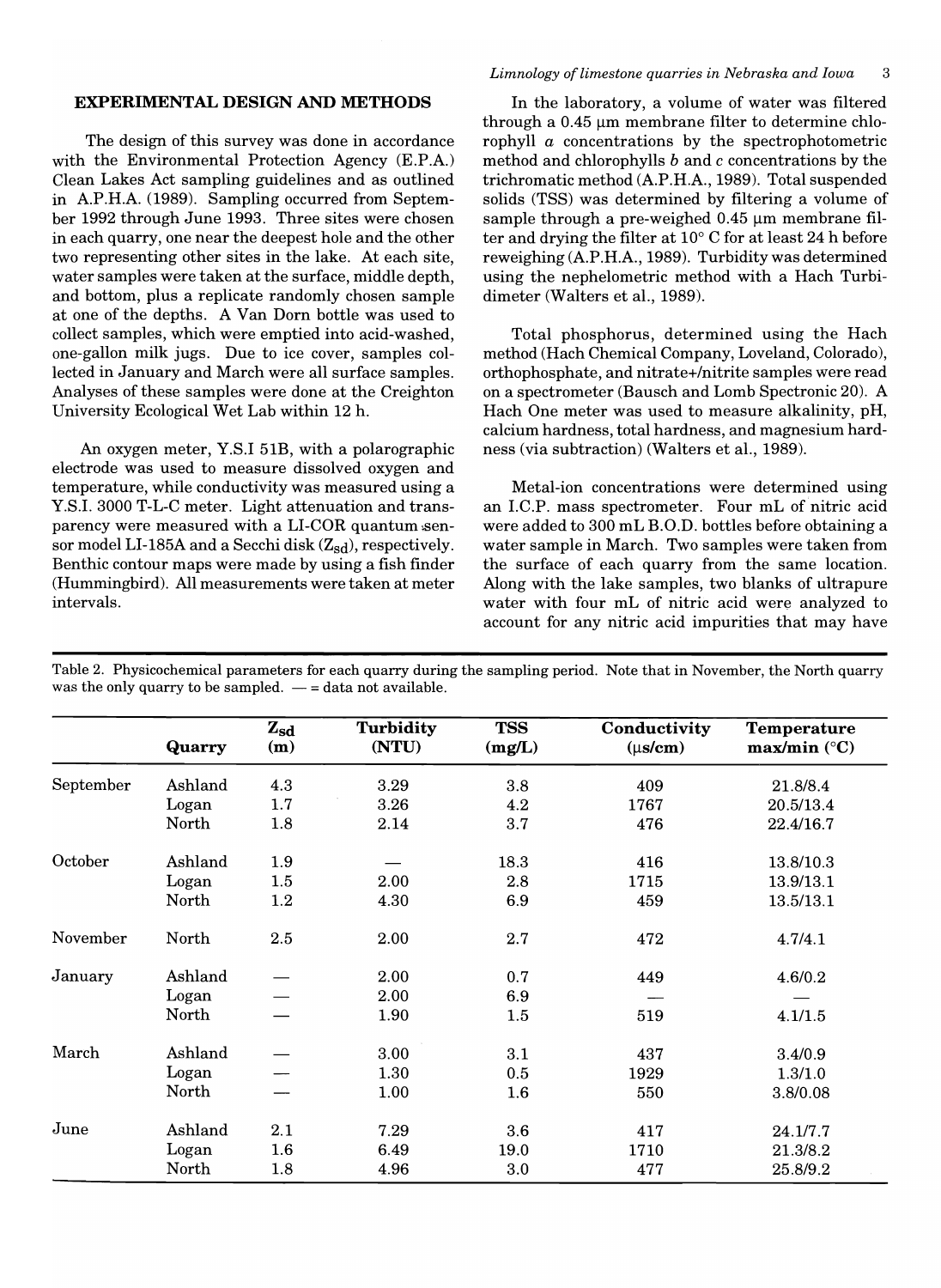

# **Dissolved Oxygen Profile for Sampling Dates**

Figure 4. Oxygen profile for the North quarry, showing summer depletion of oxygen in the benthic regions, destratification in the winter, and the beginning of restratification in June. The North quarry could be described as a dimictic lake.



# **Oxygen Profile Comparison for September**

Figure 5. Oxygen concentrations for the deepest columns of water for the lakes in the month of September.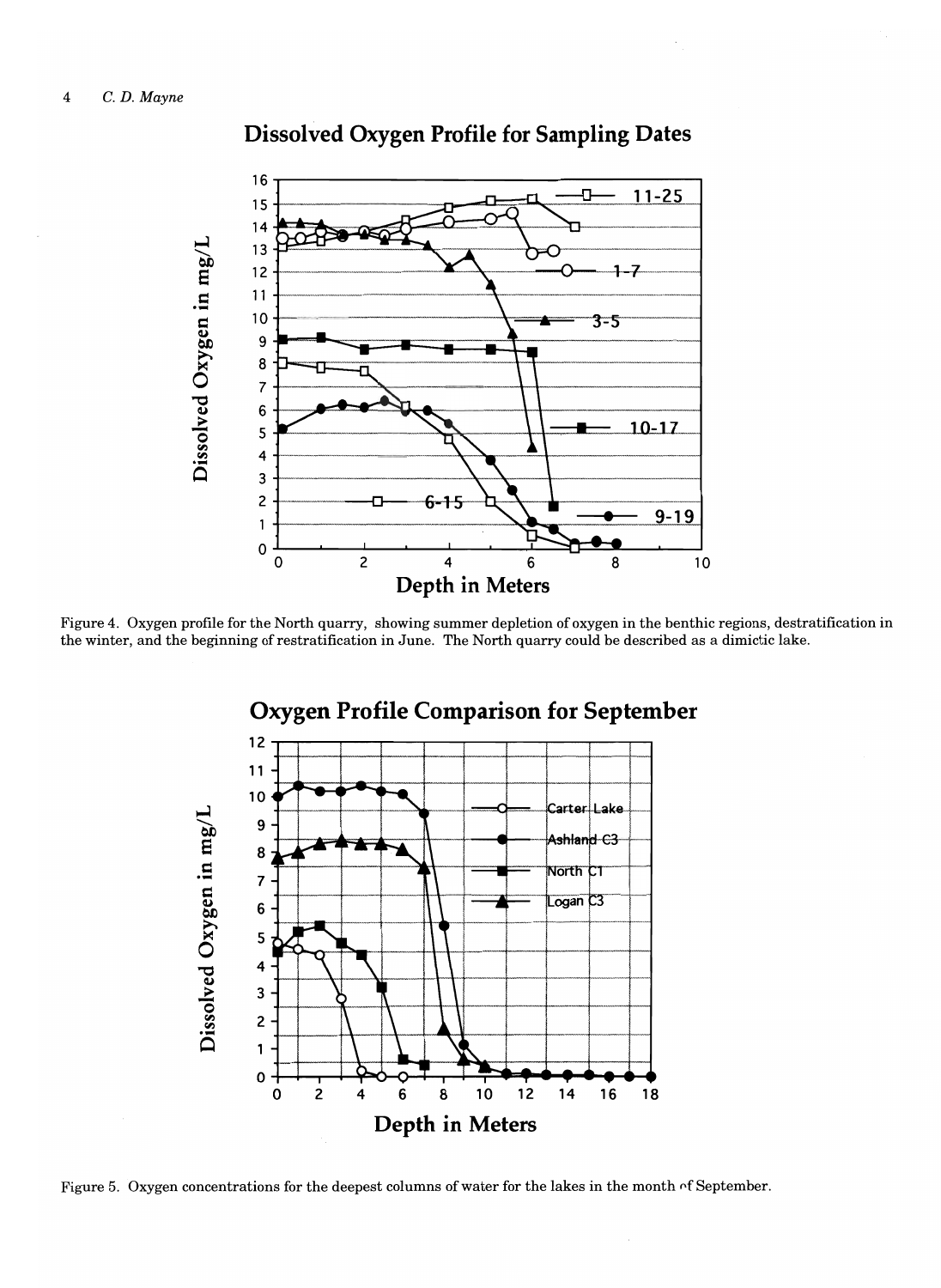introduced to the water samples.

### RESULTS AND DISCUSSION

Tables 2 and 3 summarize the mean test values for each quarry over the sampling period. Note that the North quarry was the only quarry sampled in November.

Light-attenuation data show a euphotic zone down to 5.5 m for both North and Logan quarries, while Ashland's reached 8 m in September. By October the euphotic zone was reduced to 2.5 m for North and 2 m for Logan. In Table 2, the Secchi disk values show a similar trend. In conjunction with the above pattern, the results indicate that the lakes had relatively low concentrations ofTSS and low turbidities (Table 2).

An estimate of phytoplankton biomass is obtained by multiplying chlorophyll *a* values by 67 (A.P.H.A., 1989). Mean ranges of 35.2 to 133.9 mg/m<sup>3</sup> for North, 49.9 to 110.9 for Ashland, and 16.5 to 105.9 for Logan indicate low to moderate biomass levels. Chlorophyll *a*  samples from September through March were too dilute to fall in the 0.1-1.0 absorption range for wavelength 664. A doubling of the filtration volume overcame this limitation for June's samples, but this did not raise the algal concentration values when the raw data were used in the formula determining chlorophyll *a*  concentration. The results indicate that the North quarry had the highest phytoplankton density and may help explain the rich green color of the lake.

The North quarry displayed a typical dimictic-Iake oxygen profile (Fig. 4). The temperature readings also revealed a dimictic pattern for the quarries (Table 2). Fall turnover increased oxygen levels until the concentration became uniform in November. This lasted until March, when the spring turnover began to reestablish oxygen stratification. The Ashland and Logan quarries were also dimictic, but a marked difference in oxygen profiles between the North quarry and the other two existed (Fig. 5).

In September, the dissolved oxygen ranged from 10.4 to 0.0 mg  $DO<sub>2</sub>/L$  for Ashland and 8.9 to 0.5 for Logan. By January the range was 15 to  $6.4$  mg  $\rm{D}O_2/L$ for Ashland and 11.1 to 12.4 for Logan in February. The range was  $9.4$  to  $3.7$  mg  $DQ_2/L$  for Ashland and  $8.8$ to 1.4 for Logan in June. Thus enough dissolved oxygen was present in lakes to sustain the biota, except for the benthic region of Ashland in September.

The average total phosphorus for Ashland was 0.093 mg/L, 0.078 for Logan, and 0.05 for North. Average orthophosphate was 0.162 mg/L for Ashland, 0.089 for Logan, and 0.131 for North. The average nitrogen for Ashland was 0.174 mg/L, 0.028 for Logan, and 0.185 for

|           | Quarry  | pH   | Alkalinity<br>(CaCO <sub>3</sub> mg/L) | <b>Ca Hardness</b><br>(CaCO <sub>3</sub> mg/L) | <b>Mg Hardness</b><br>(MgCO <sub>3</sub> mg/L) |
|-----------|---------|------|----------------------------------------|------------------------------------------------|------------------------------------------------|
| September | Ashland | 8.33 | 63.6                                   | 35.0                                           | 40.6                                           |
|           | Logan   | 7.62 | 97.1                                   | 401.0                                          | 228.5                                          |
|           | North   | 8.10 | 185.5                                  | 62.1                                           | 78.6                                           |
| October   | Ashland | 8.33 |                                        |                                                |                                                |
|           | Logan   | 7.58 | 228.0                                  | 403.0                                          | 239.8                                          |
|           | North   | 8.23 | 422.4                                  | 75.0                                           | 75.0                                           |
| November  | North   | 8.14 | 857.8                                  | 73.0                                           | 88.0                                           |
| January   | Ashland | 8.04 | 322.2                                  | 55.0                                           | 25.0                                           |
|           | Logan   | 9.74 | 228.0                                  | 410.0                                          | 220.0                                          |
|           | North   | 7.64 | 356.7                                  | 81.7                                           | 86.7                                           |
| March     | Ashland | 7.98 | 244.0                                  | 42.5                                           | 57.5                                           |
|           | Logan   | 7.65 | 222.0                                  | 576.5                                          | 370.0                                          |
|           | North   | 7.37 | 350.0                                  | 72.5                                           | 115.0                                          |
| June      | Ashland | 8.13 | 311.8                                  | 57.5                                           | 38.8                                           |
|           | Logan   | 7.67 | 212.8                                  | 445.8                                          | 351.3                                          |
|           | North   | 8.32 | 404.5                                  | 75.0                                           | 113.8                                          |

Table 3. Mean alkalinity, hardness, and  $pH$  for the quarries.  $-$  = data not available.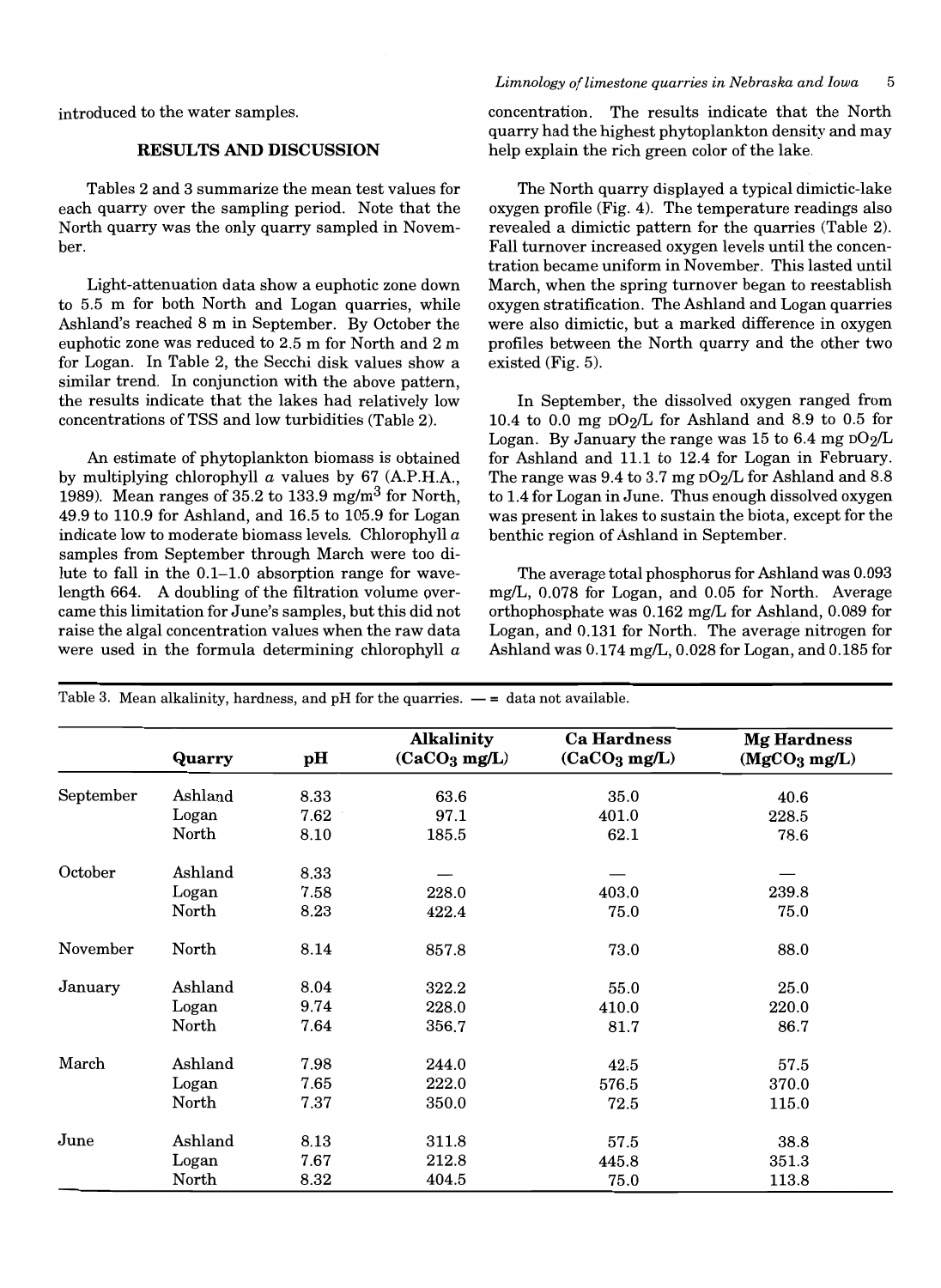#### 6 C. *D. Mayne*

|            | <b>Atomic mass</b> | Ashland | Logan    | <b>North</b> |
|------------|--------------------|---------|----------|--------------|
| Lithium    | 7                  | 55.4    | 255.6    | 55.8         |
| Boron      | 11                 | 40.7    | 59.9     | 17.3         |
| Magnesium  | 24                 | 53334.9 | 46332.9  | 13852.0      |
| Aluminum   | 27                 | 113.6   | 10.3     | 19.0         |
| Calcium    | 44                 | 16060.1 | 104501.5 | 29226.9      |
| Manganese  | 55                 | 15.4    | 96.1     | 7.6          |
| Iron       | 57                 | 194.1   | 502.7    | 138.0        |
| Zinc       | 66                 | 13.3    | 4.6      | 8.1          |
| Strontium  | 88                 | 118.9   | 1245.3   | 191.5        |
| Molybdenum | 98                 | 2.6     | 253.8    | 2.4          |
| Barium     | 138                | 62.1    | 67.0     | 96.3         |
| Lead       | 208                | 5.3     | 0.1      | 55.8         |
| Uranium    | 238                | 4.3     | 51.7     | 5.9          |

Table 4. Ionic concentrations found on.an ICP-MS for the three quarries during the sampling period. Values are given in parts per billion.

the North quarry. Nitrogen is usually present in greater concentrations than phosphorus because sediments can trap phosphorus more easily (Otsuki and Wetzel, 1972). Levels of total inorganic nitrogen  $(NO<sub>3</sub> + NH<sub>4</sub>)$  under  $0.100$  mg/L could induce a limiting situation where 0.400 mg/L would not (Goldman and Horne, 1983), thus all three quarries seem to be in an oligotrophic state.

pH ranged between 7.25 and 8.33 (Table 3) for all three quarries except Logan, where the pH increased to 9.74 in January. These values are within the normal range of most lakes (Goldman and Horne, 1983). The North quarry displayed the highest alkalinity values throughout the sampling period (Table 3). The productivity of primary producers can be represented by a broad seasonal variation of alkalinity (Wetzel, 1975). Hence, the North quarry indicated a higher productivity from its primary producers, with a seasonal variation of 672.3 mg  $CaCO<sub>3</sub>/L$ , and Logan the least, with a variation of 130.9 mg CaCO<sub>3</sub>/L.

Fluctuations in carbonate levels can influence lake metabolism (Wetzel, 1975), affecting certain compounds such as phosphate, which can regulate algal production by competing for organic substrates and sinking into the benthic region out of algal circulation (Otsuki and Wetzel, 1972). The Logan quarry was the hardest of the three (Table 3). According to Hossner's (1988) classification, Ashland was soft, North was moderate, and Logan was very hard.

Conductivity results reveal a trend similar to that seen for the hardness data, with Ashland having the lowest concentration and Logan the highest.

Evaluation of metal-ion concentration is necessary to determine if adequate amounts of biologically impor-

tant metals are present or if ion levels generate a nuisance/toxic state. The Logan quarry had a high level of many ions, including lithium and uranium(Table 4). Ashland had high aluminum and North had a moderate concentration of lead. Whether these ions presented problems for the biota was undetermined. The surrounding rock formations are assumed to be responsible for the metal-ion concentrations found in the quarries (Table 5). The metal ions can form complexes, making dissolved organic compounds available for consumption through chelation or they can take nutrients out of circulation, depending on lake conditions (Wetzel, 1968).

#### **CONCLUSION**

This survey was designed to find baseline data on three rock quarry lakes which have never been analyzed. The quarries have a rock basin rather than a sand/silt basin, have steep cliff faces compared to gradual sloping banks, and are younger and deeper than natural lakes. Thus, anthropogenic lakes, common in the region, provide a unique environment for investigation.

Many of the variables tested suggest that the North quarry had the highest eutrophication potential. A seasonal alkalinity range variation of 672.3 mg  $CaCO<sub>3</sub>/$ L indicates that North had the highest primary production of the three. Nutrient levels were not growthlimiting and mean pH and conductivity values were in the normal range for most lakes. The banks were more suitable for supporting littoral zone vegetation than in the other two lakes.

The Ashland quarry data revealed productivity but the depth and size dilute eutrophication processes.